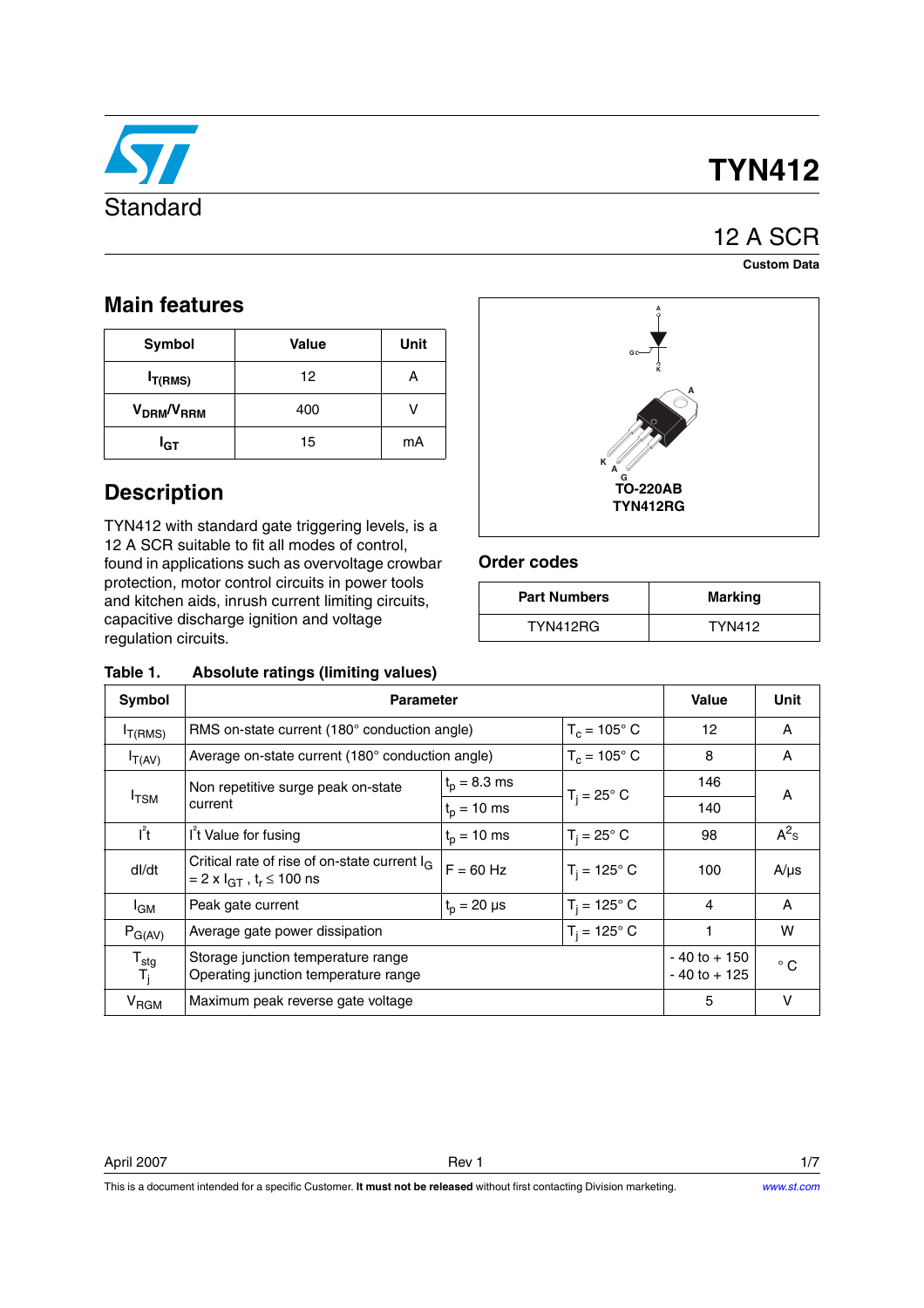MIN. 0.5 V

## **1 Characteristics**

| .<br>$\frac{1}{2}$ . The primary construction is the state of all allows of the choice opposition is |              |                        |      |              |      |
|------------------------------------------------------------------------------------------------------|--------------|------------------------|------|--------------|------|
| Symbol                                                                                               |              | <b>Test Conditions</b> |      | <b>Value</b> | Unit |
|                                                                                                      |              | $R_1 = 33 \Omega$      | MIN. |              | mA   |
| <sup>I</sup> GT                                                                                      | $V_D = 12 V$ |                        | MAX. | 15           |      |

### **Table 2. Electrical characteristics (Tj = 25° C, unless otherwise specified)**

| $V_{GT}$        | $V_D = 12 V$<br>$R_1 = 33 \Omega$               |                       | TYP. | 0.7  |           |
|-----------------|-------------------------------------------------|-----------------------|------|------|-----------|
|                 |                                                 |                       | MAX. | 1.3  |           |
| $V_{GD}$        | $V_D = V_{DRM}$ R <sub>L</sub> = 3.3 k $\Omega$ | $T_i = 125^{\circ} C$ | MIN. | 0.2  | v         |
| Iн              | $I_T = 500$ mA Gate open                        |                       | MAX. | 30   | mA        |
| I <sub>L</sub>  | $I_G = 1.2 I_{GT}$                              |                       | MAX. | 60   | mA        |
| dV/dt           | $V_D = 67 \% V_{DRM}$ Gate open                 | $T_i = 125^\circ$ C   | MIN. | 200  | $V/\mu s$ |
| V <sub>TM</sub> | $I_{TM} = 24 A$ $t_0 = 380 \text{ }\mu\text{s}$ | $T_i = 25^\circ$ C    | MAX. | 1.6  | v         |
| $V_{\text{t0}}$ | Threshold voltage                               | $T_i = 125^\circ C$   | MAX. | 0.85 | $\vee$    |
| $R_{d}$         | Dynamic resistance                              | $T_i = 125^\circ$ C   | MAX. | 30   | $m\Omega$ |
| <b>I</b> DRM    |                                                 | $T_i = 25^\circ$ C    | MAX. | 0.01 | mA        |
| <b>IRRM</b>     | $V_{DRM} = V_{RRM}$                             | $T_i = 125^\circ$ C   |      | 3    | mA        |

### **Table 3. Thermal resistance**

| Symbol        | <b>Parameter</b>         | <b>Value</b> | Unit          |
|---------------|--------------------------|--------------|---------------|
| $R_{th(j-c)}$ | Junction to case (DC)    | 1.3          | C/W<br>۰      |
| $R_{th(j-a)}$ | Junction to ambient (DC) | 60           | $\degree$ C/W |

#### Figure 1. **Maximum average power dissipation versus average on-state current**

### **Figure 2. Average and D.C. on-state current versus case temperature**

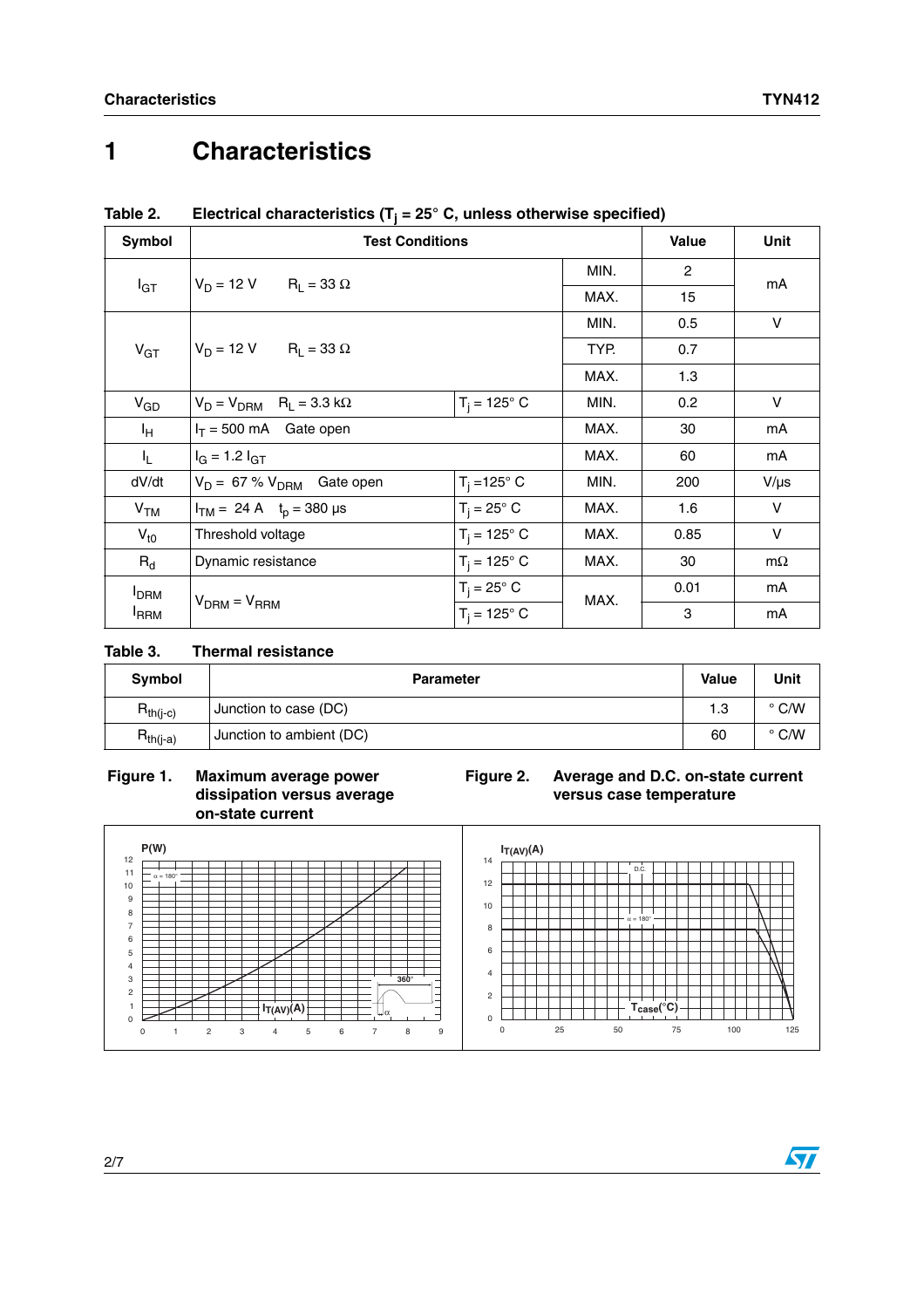#### **Figure 3. Relative variation of thermal impedance junction to case versus pulse duration**



**Figure 5. Surge peak on-state current versus number of cycles**

**Figure 6. Non-repetitive surge peak on-state current for a sinusoidal pulse with width tp < 10 ms, and**  1E-2 1E-1 1E+0 1E+1 1E+2 5E+2



 $t_p(s)$ 

**Figure 4. Relative variation of thermal** 

──────

 $\top$  if it is the set of  $\top$ 

**versus pulse duration** 

**impedance junction to ambient** 

 $\top$   $\top$ 

TTTTI

. . . . .

 $\Box$ 



0.01

0.10

1.00

 $K=[Z_{th(j-a)}/R_{th(j-a)}]$ 

Figure 7. **On-state characteristics (maximum Figure 8. values)**





 $\sqrt{}$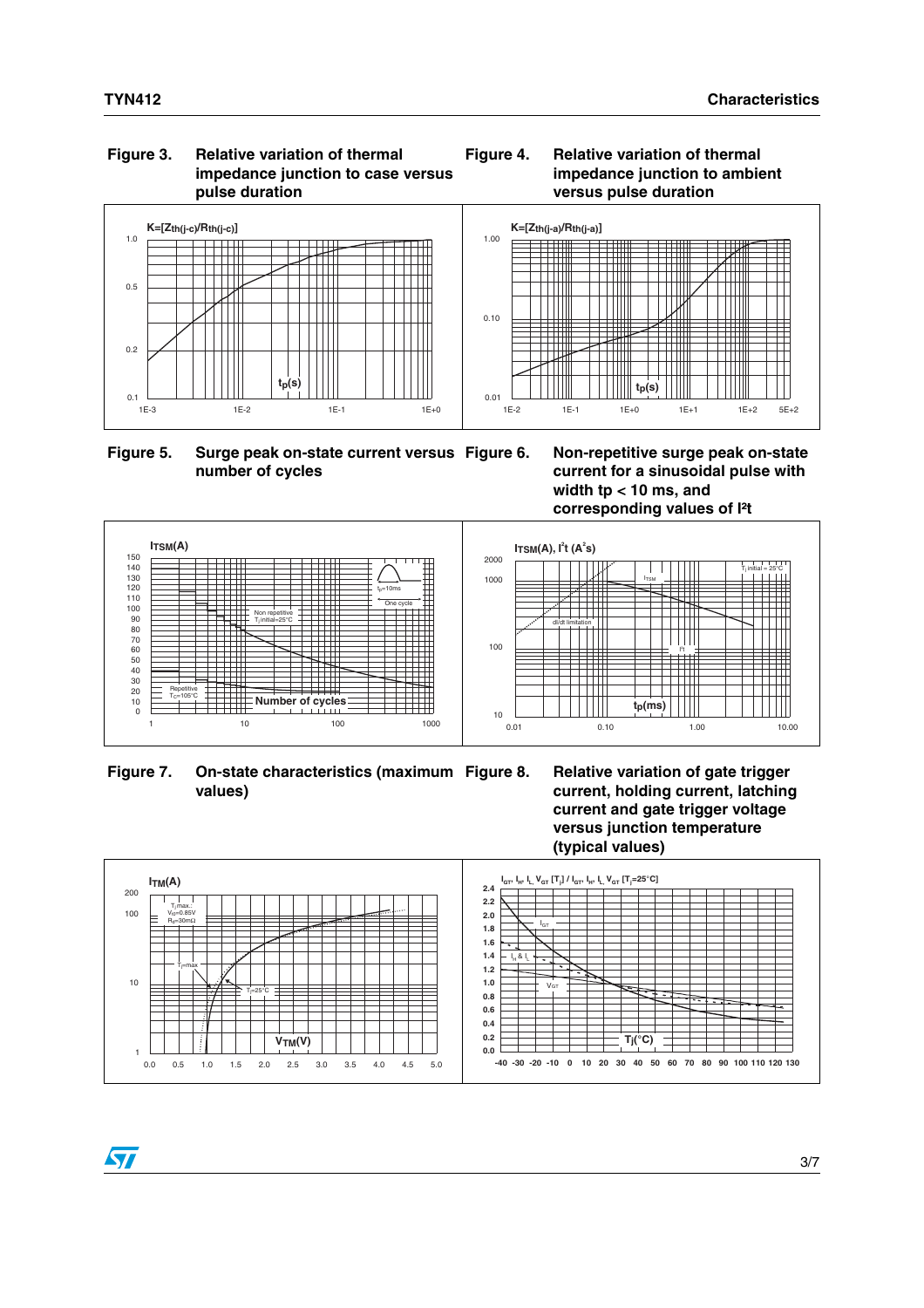## **2 Ordering information scheme**



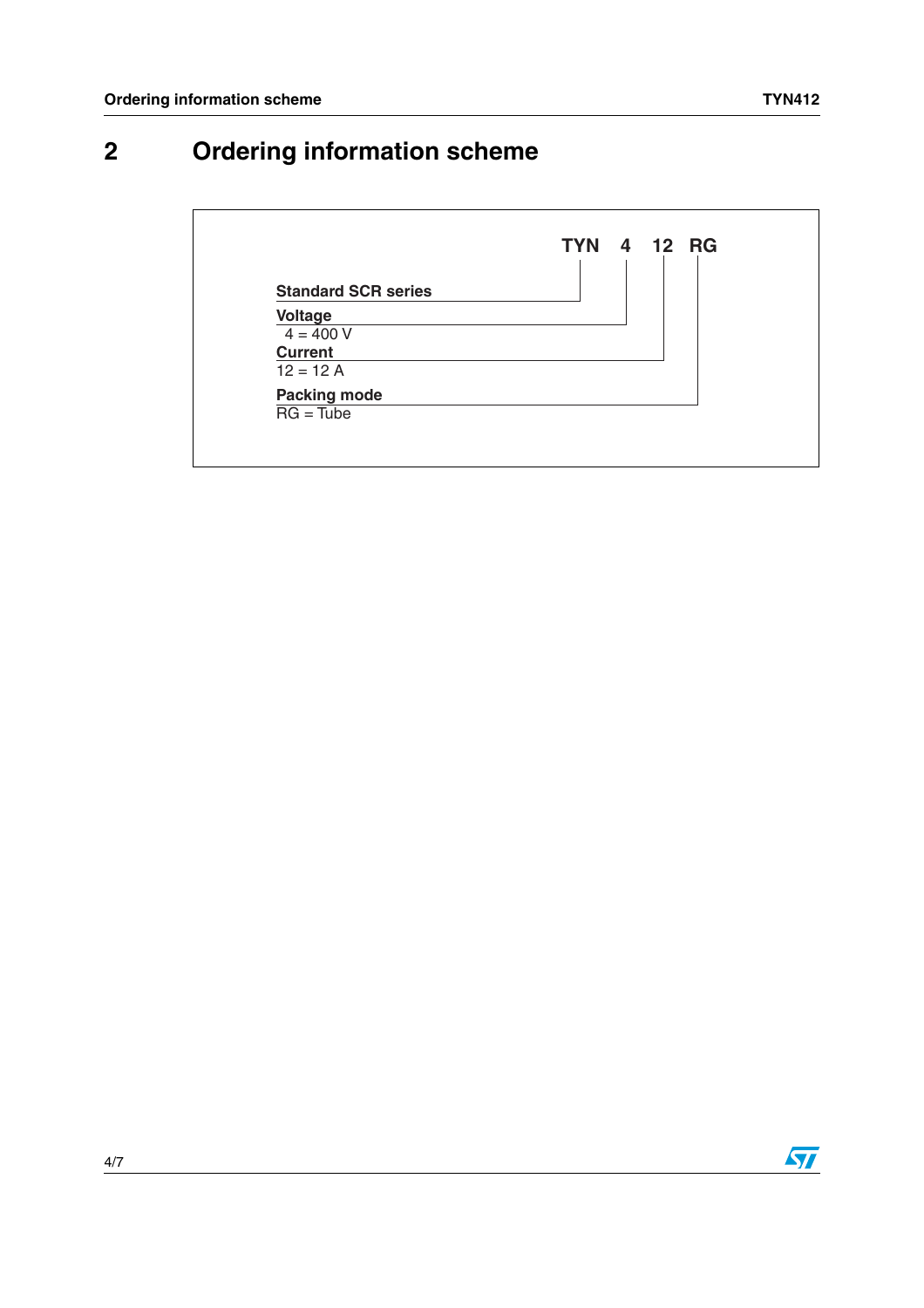## **3 Package information**

Epoxy meets UL94, V0

#### Table 4. **Table 4. TO-220AB dimensions**

|           |                |                | <b>Dimensions</b>  |       |       |               |       |       |  |
|-----------|----------------|----------------|--------------------|-------|-------|---------------|-------|-------|--|
|           |                | Ref.           | <b>Millimeters</b> |       |       | <b>Inches</b> |       |       |  |
|           |                |                | Min.               | Typ.  | Max.  | Min.          | Typ.  | Max.  |  |
|           |                | A              | 15.20              |       | 15.90 | 0.598         |       | 0.625 |  |
| в         | c              | a1             |                    | 3.75  |       |               | 0.147 |       |  |
| ØΙ        | b2             | a2             | 13.00              |       | 14.00 | 0.511         |       | 0.551 |  |
| L         |                | B              | 10.00              |       | 10.40 | 0.393         |       | 0.409 |  |
|           | F<br>$- - -$   | b1             | 0.61               |       | 0.88  | 0.024         |       | 0.034 |  |
| А         |                | b <sub>2</sub> | 1.23               |       | 1.32  | 0.048         |       | 0.051 |  |
| 4<br>13   |                | C              | 4.40               |       | 4.60  | 0.173         |       | 0.181 |  |
| Ŧ<br>1a1∫ | c <sub>2</sub> | c1             | 0.49               |       | 0.70  | 0.019         |       | 0.027 |  |
| 12        |                | c2             | 2.40               |       | 2.72  | 0.094         |       | 0.107 |  |
| a2        |                | e              | 2.40               |       | 2.70  | 0.094         |       | 0.106 |  |
| U         |                | F              | 6.20               |       | 6.60  | 0.244         |       | 0.259 |  |
| b1        | M<br>c1        | ØI             | 3.75               |       | 3.85  | 0.147         |       | 0.151 |  |
| <b>。</b>  |                | 14             | 15.80              | 16.40 | 16.80 | 0.622         | 0.646 | 0.661 |  |
|           |                | L              | 2.65               |       | 2.95  | 0.104         |       | 0.116 |  |
|           |                | 2              | 1.14               |       | 1.70  | 0.044         |       | 0.066 |  |
|           |                | 13             | 1.14               |       | 1.70  | 0.044         |       | 0.066 |  |
|           |                | M              |                    | 2.60  |       |               | 0.102 |       |  |

In order to meet environmental requirements, ST offers these devices in ECOPACK® packages. These packages have a lead-free second level interconnect. The category of second level interconnect is marked on the inner box label, in compliance with JEDEC Standard JESD97. The maximum ratings related to soldering conditions are also marked on the inner box label. ECOPACK is an ST trademark. ECOPACK specifications are available at: www.st.com.

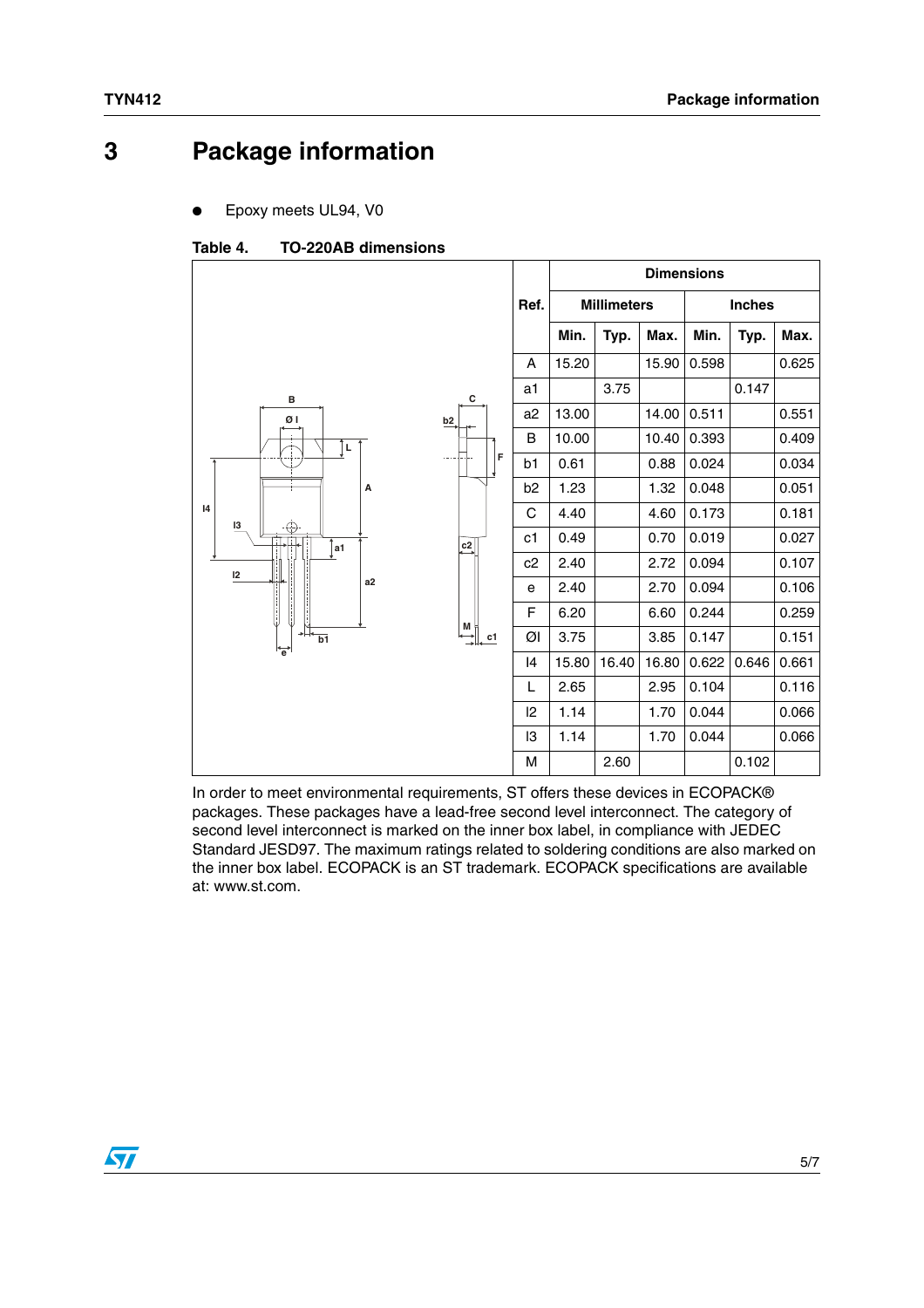# **4 Ordering information**

| Ordering type | Marking       | Package         | Weiaht |    | Base gty Delivery mode |
|---------------|---------------|-----------------|--------|----|------------------------|
| TYN412RG      | <b>TYN412</b> | <b>TO-220AB</b> | 2.3 a  | 50 | Tube                   |

# **5 Revision history**

| Date        | <b>Revision</b> | <b>Description of Changes</b> |
|-------------|-----------------|-------------------------------|
| 06-Apr-2007 |                 | First issue                   |